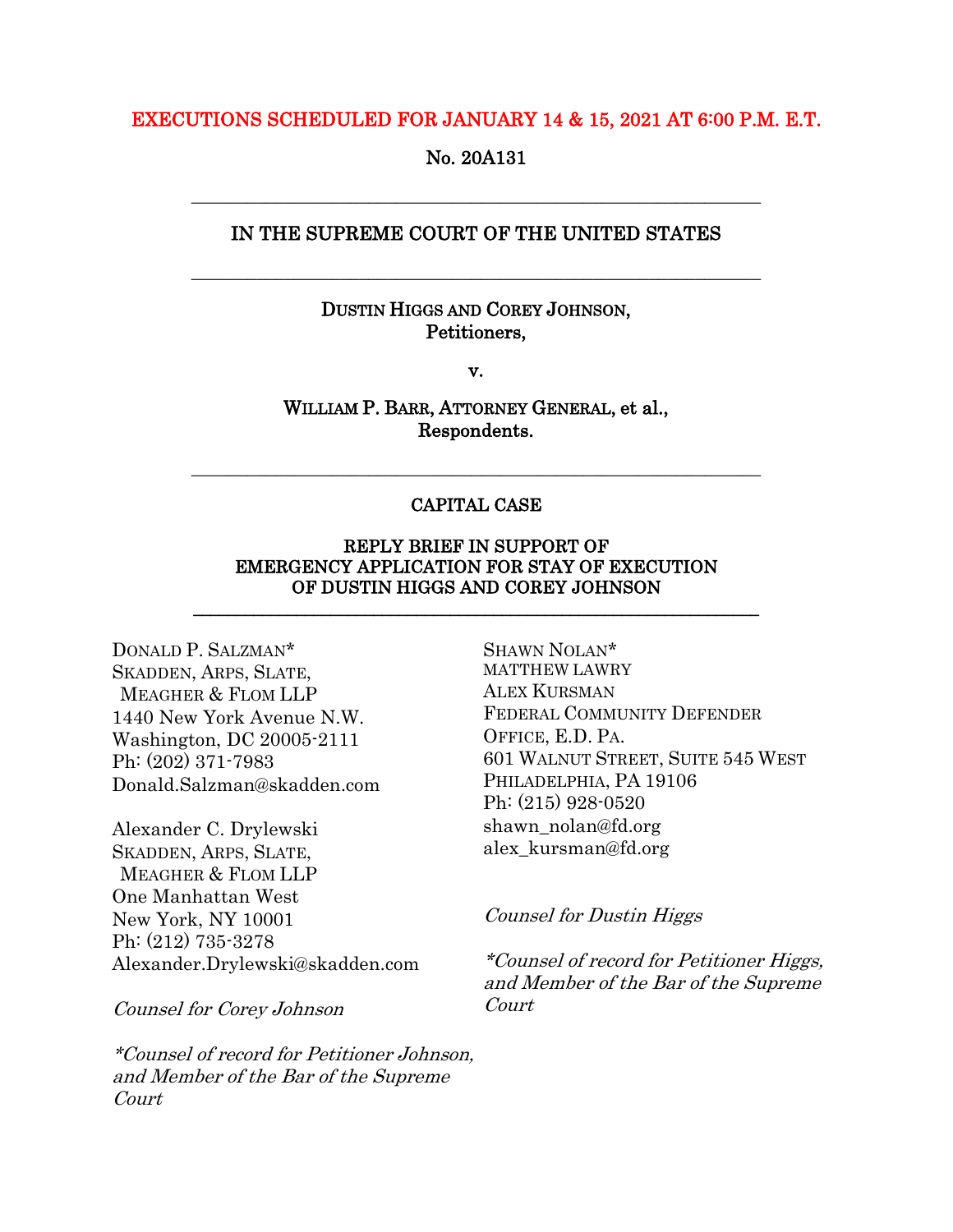Petitioners Corey Johnson and Dustin Higgs file this Reply in support of their Emergency Application for a stay of their executions.

### ARGUMENT

# I. Suffering The Conscious Experience Of Waterboarding Constitutes An Eighth Amendment Violation

Citing Bucklew v. Precythe, 139 S. Ct. 1112 (2019), the Government argues that the Eighth Amendment is indifferent to a "brief" period of excruciating pain, including "at most around two minutes" of conscious drowning. Opp. 18-19. The Government misreads Bucklew. At no point did Bucklew hold that any particular period of excruciating suffering is a non-event for Eighth Amendment purposes, including the 20-30 second period that the Court considered there. The Court ruled only that the prisoner's alternative (nitrogen hypoxia) did not appreciably reduce the duration of suffering, not that the suffering itself was constitutionally inconsequential. See id. at 1132.

The Government argues that flash pulmonary edema is no worse than hanging, which has been constitutional for centuries. Opp. 18-19 (citing *Bucklew*, 139 S. Ct. at 1124; Barr v. Lee, 140 S. Ct. 2590, 2591 (2020)). But Bucklew explained that hanging "was not considered cruel because that risk was thought – by comparison to other known methods – to involve no more pain that was reasonably necessary to impose a lawful death sentence. Bucklew, 139 S. Ct. at 1127. In Lee, the Court implied that hanging does involve more pain than is reasonably necessary, explaining that lethal injection was "thought to be less painful and more humane than traditional methods, like hanging." Lee, 140 S. Ct.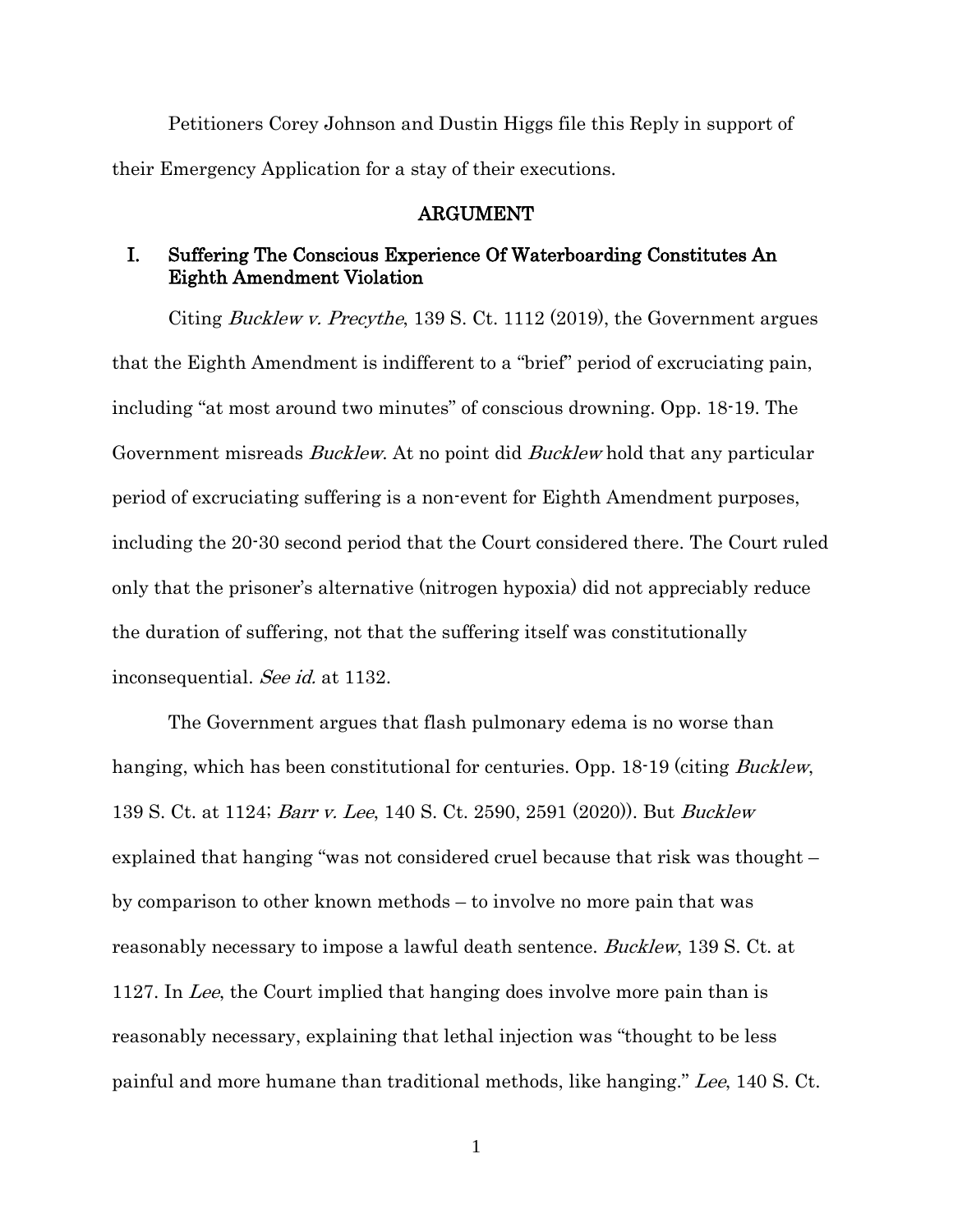at 2591. Here, when compared to the proffered alternatives, i.e., addition of an analgesic, the administration of five grams of pentobarbital, which the district court found will cause minutes of "drowning akin to waterboarding[,]" cruelly superadds pain. And while hanging caused death "sometimes through 'suffocation, which could take several minutes,'" Opp. 19, the district court found that it is certain that execution by the lethal injection protocol will subject Petitioners to the conscious experience of minutes of flash pulmonary edema.

Nor does it help the Government to rely on the Sixth Circuit's opinion in In re Ohio Execution Protocol Litig., 946 F.3d 287, 298 (6th Cir. 2019), Opp. 19, for the proposition that the Eighth Amendment is indifferent to flash pulmonary edema because it resembles the effects of botched hangings that the courts have tolerated. For one thing, other court precedent is to the contrary. See, e.g., Execution Protocol Cases, 980 F.3d at 132 (holding that flash pulmonary edema may give rise to an Eighth Amendment claim). For another, the Government misreads the Sixth Circuit's ruling. The court's casual remark that the sensation of drowning and asphyxiation "looks a lot like the risks of pain associated with hanging" does not establish that flash pulmonary edema is per se constitutional. See Ohio Execution Protocol, 946 F.3d at 290.

### II. The District Court's Factual Findings Are Owed Substantial Deference

# A. Petitioners' Entitlement to Relief Does Not Depend on "Close Questions of Scientific Fact"

The D.C. Circuit concluded that the district court improperly granted a preliminary injunction based on its evaluation of "competing expert testimony on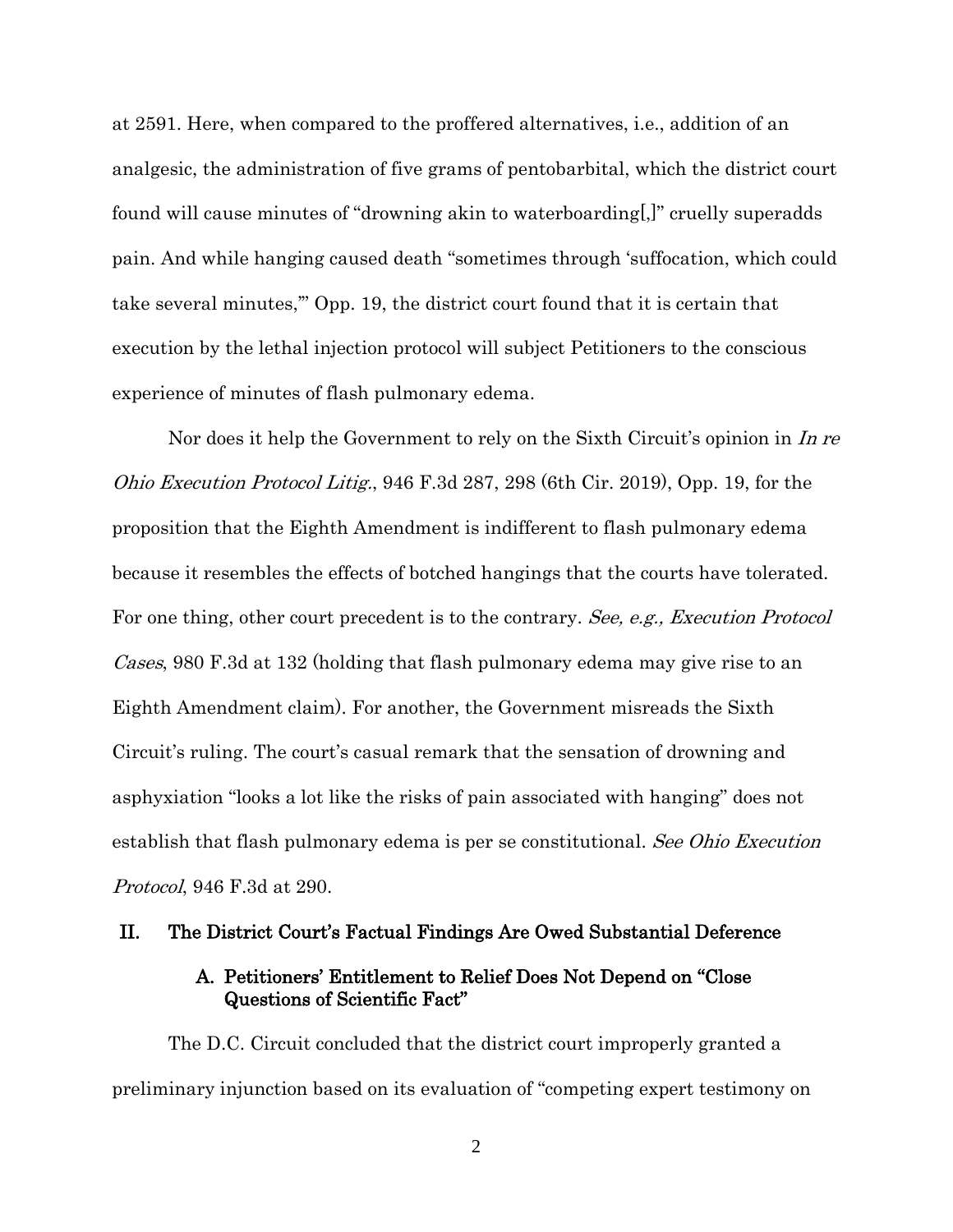close questions of scientific fact." App. 4. The court's decision, however, both understates key *undisputed* facts and wholly mischaracterizes aspects of the factual record before the district court.

Far from hearing "sharply contrasting expert testimony on virtually every major point," Opp. at 9, the district court relied on a number of *undisputed* underlying facts in granting a limited injunction. Respondents do not dispute that both Mr. Higgs and Mr. Johnson have been diagnosed with COVID-19 and that they "have been exhibiting symptoms consistent with that diagnosis." App. 8. Moreover, Respondents' experts do not dispute that COVID-19 causes lung damage in a large majority of symptomatic patients, even when symptoms are mild. Dr. Locher does not dispute the research cited by Dr. Van Norman indicating that at least 79% of symptomatic COVID-19 patients have lung damage. Dkt. #374-1 at 4. In fact, studies that Dr. Locher cites in his own declaration find that between 44.5% and 94.8% of even asymptomatic COVID-19 patients have lung damage visible on a CT scan. See Dkt. #389, Hrg. 78; Dkt. #380-1 at ¶ 11 (Locher Decl.). COVID-related lung damage persists after symptoms have subsided for at least several weeks to 90 days – another point that Respondents do not dispute. See App. 10, App. 31 n.13.

With respect to flash pulmonary edema, "[i]t is further undisputed that Petitioners will suffer flash pulmonary edema as a result of [their executions]." App. 8. Respondents do not dispute the mechanism by which flash pulmonary edema occurs. As Dr. Van Norman testified, pentobarbital causes pulmonary edema because the drug is highly caustic, so that when the chemical contacts lung tissue, it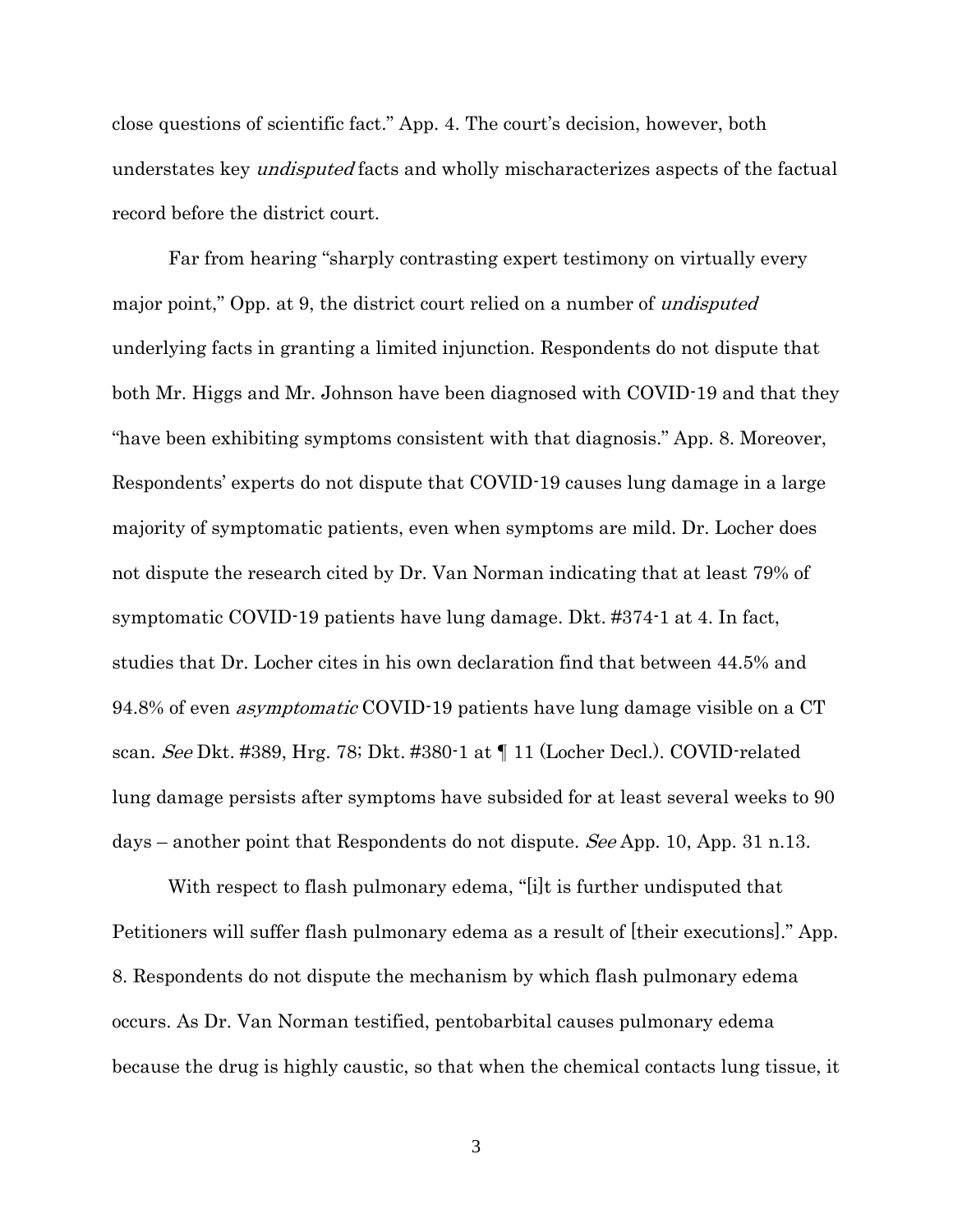begins damaging that tissue and causes fluid to leak into the lungs. See generally Hrg. 145-48. Finally, Respondents do not dispute that pentobarbital reaches the lungs before reaching the brain. App. 12 (explaining that Dr. Antognini, whom Respondents did not call for direct testimony, did not in his written declaration "address Dr. Van Norman's explanation that injected pentobarbital will begin to attack damaged lungs before it reaches the brain.").

Significant lung damage –Respondents question whether Petitioners' lungs are significantly damaged from COVID, pointing to Dr. Locher's description of "minimal" or "mild" symptoms. Add. 5-6. But the district court discounted Dr. Locher's testimony because he failed to notice significant symptoms from Mr. Higgs's medical records, including persistent coughing. Add. 29-30. Dr. Locher similarly failed to notice what Dr. Stephen and the district court described as obvious changes in Mr. Higgs's chest x-ray as between 2018 and December 2020. Add. 30. The district court that saw and heard the evidence, including the x-rays, found it "troubling that Dr. Locher did not account for these obvious differences between the two scans." Add. 30-31. And far from relying on "the court's own reading of the x-ray," Opp. at 15, the district court appropriately credited the testimony of Dr. Stephen, whom the court found more credible. Similarly concerning was the fact that Dr. Locher characterized the results of both Mr. Higgs's 2018 and 2020 x-rays as normal despite the fact that "chest x-rays typically only show seven to nine ribs, but Higgs' x-ray films showed eleven ribs" as a result of his poorlycontrolled asthma, as Dr. Stephen explained. APP.13. The court reasonably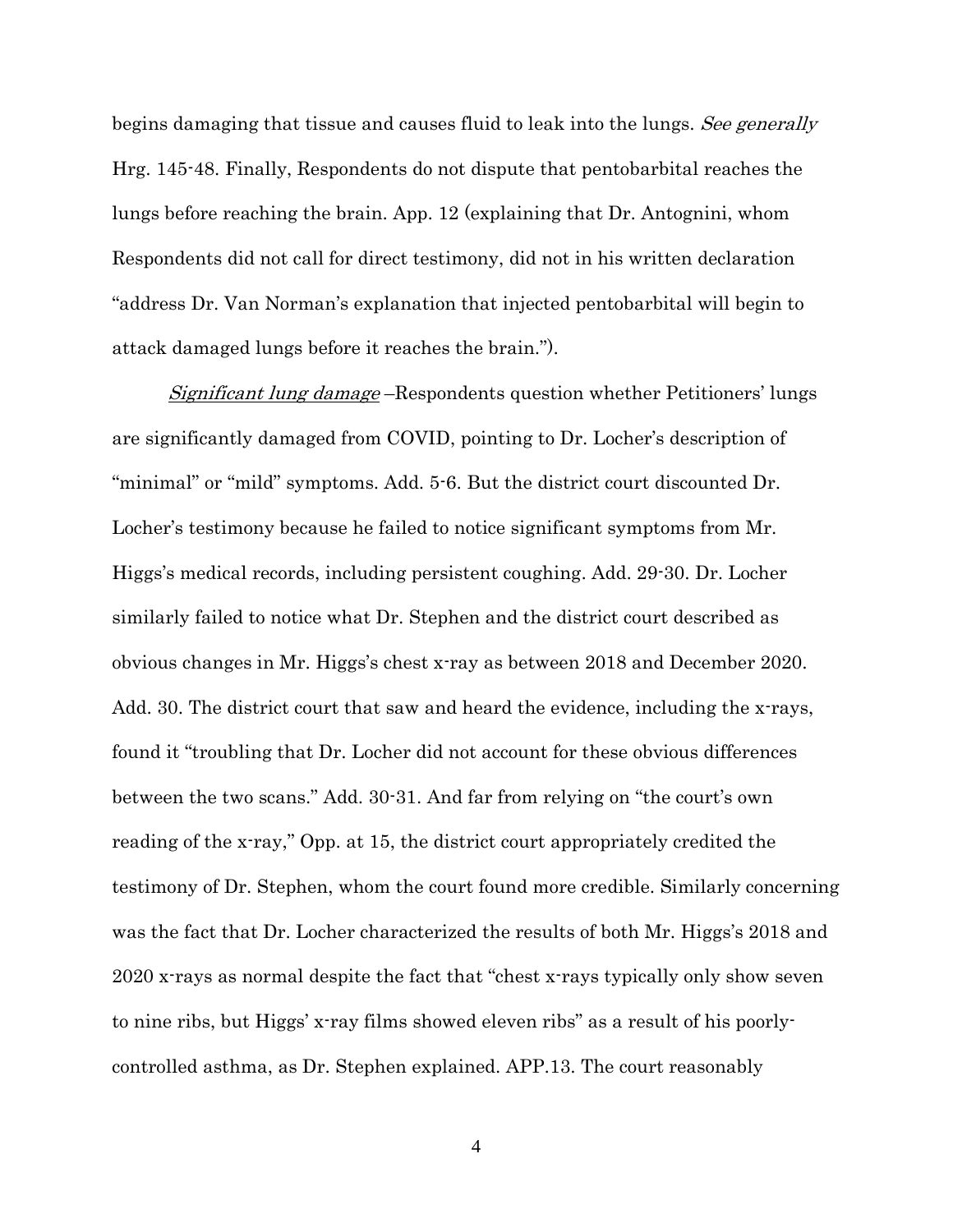discounted Dr. Locher's testimony. *Id.; see also* Add. 32 (discounting Dr. Locher's views as to Johnson in light of Dr. Locher's flawed analysis of Mr. Higgs's x-rays).

Also erroneous is the court's remark that "mild" cases of COVID-19 may result in lung damage in as few as 44.5% of cases. Add. 6. That figure describes a study of asymptomatic COVID patients. Hrg. 63; Locher Decl., Dkt. #380-1, at 3. Mr. Higgs and Mr. Johnson are both symptomatic, as Dr. Locher acknowledged despite his selective review of medical records. Hrg. 63-64; Add. 30. And Dr. Van Norman explained that 80% to 95% of symptomatic COVID patients suffer lung damage. Hrg. 166.

COVID-enhanced likelihood of flash pulmonary edema – Respondents argue that the evidence underlying Petitioners' claims is "based entirely on pure speculation or on scientific rationales necessarily rejected by this Court in vacating the Eighth Amendment injunction at issue in Lee." Opp. at 10. Once again, Respondents misread the record. The district court credited Dr. Van Norman's live testimony that pentobarbital is "a caustic chemical" which is "going to attack an already leaky membrane." Add. 26-27. Dr. Van Norman explained, at length, that COVID-related damage allows toxins to degrade the same lung tissues that are already compromised. See also Hrg. 153, 155, 157-58, 160-61, 192. "Everything we know about pulmonary physiology at the alveolar capillary membrane level says that if you already have a damaged alveolar capillary membrane and then you flood it with a toxic chemical, that you're at increased risk and increased heightened rapidity of getting pulmonary edema." Hrg. 165-66.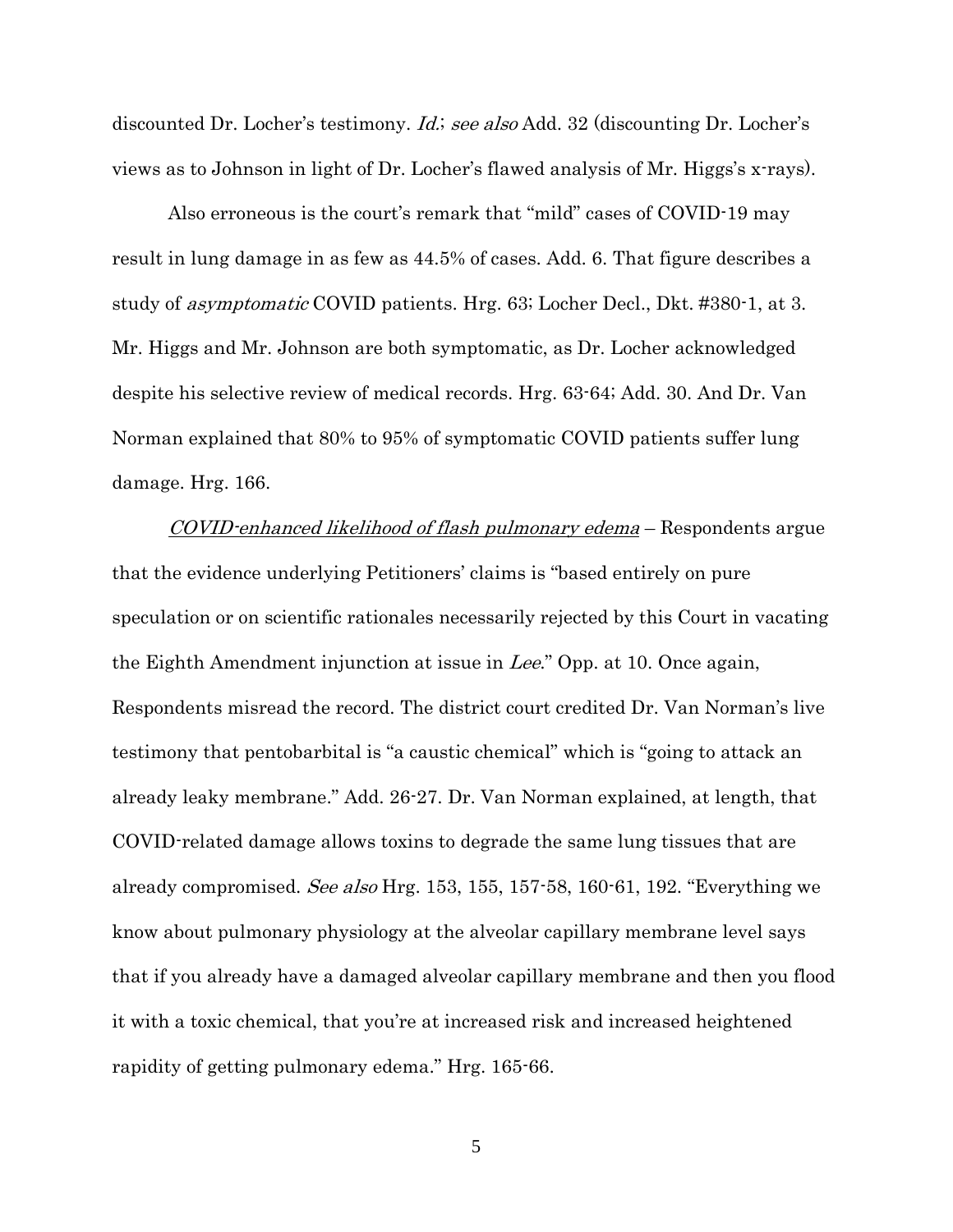Flash pulmonary edema before the prisoner is insensate – The D.C. Circuit also errs by characterizing Petitioners' evidence that they will experience flash pulmonary edema while sensate as "shaky" and insufficient to meet the "high bar" imposed by Lee. The D.C. Circuit errs because the evidence below is substantially broader than that in Lee – and was credited as such by the district court. First, Dr. Van Norman explained the mechanism by which pentobarbital works swiftly on COVID-damaged lung tissues by corroding them when "the drug has not even reached the brain at that point." Hrg. 192. Pulmonary edema begins "instantaneously" in light of the "synergistic effects" of the COVID infection and pentobarbital at the pulmonary-capillary membrane. Hrg. 160-61. Second, Dr. Stephen also testified to that effect and was found credible. Add. 27. He stated that flash pulmonary edema would occur "almost immediately" after injection of 5 grams of pentobarbital. Hrg. 98. Third, the district court discounted Dr. Antognini's views because Dr. Antognini nowhere addressed the causal mechanism described by Drs. Van Norman and Stephen and credited by the district court.

#### B. The District Court Acted Appropriately as Factfinder

While it is true that the Supreme Court has cautioned against courts "embroil[ing] [themselves] in ongoing scientific controversies beyond their expertise," when evaluating *alternative* methods of execution, *Glossip v. Gross*, 576 U.S. 863, 882 (2015) (quoting Baze v. Rees, 553 U.S. 35, 51 (2008) (plurality opinion)), the court did not suggest that district courts abdicate their responsibility to determine whether a given method of execution is cruel in the first instance.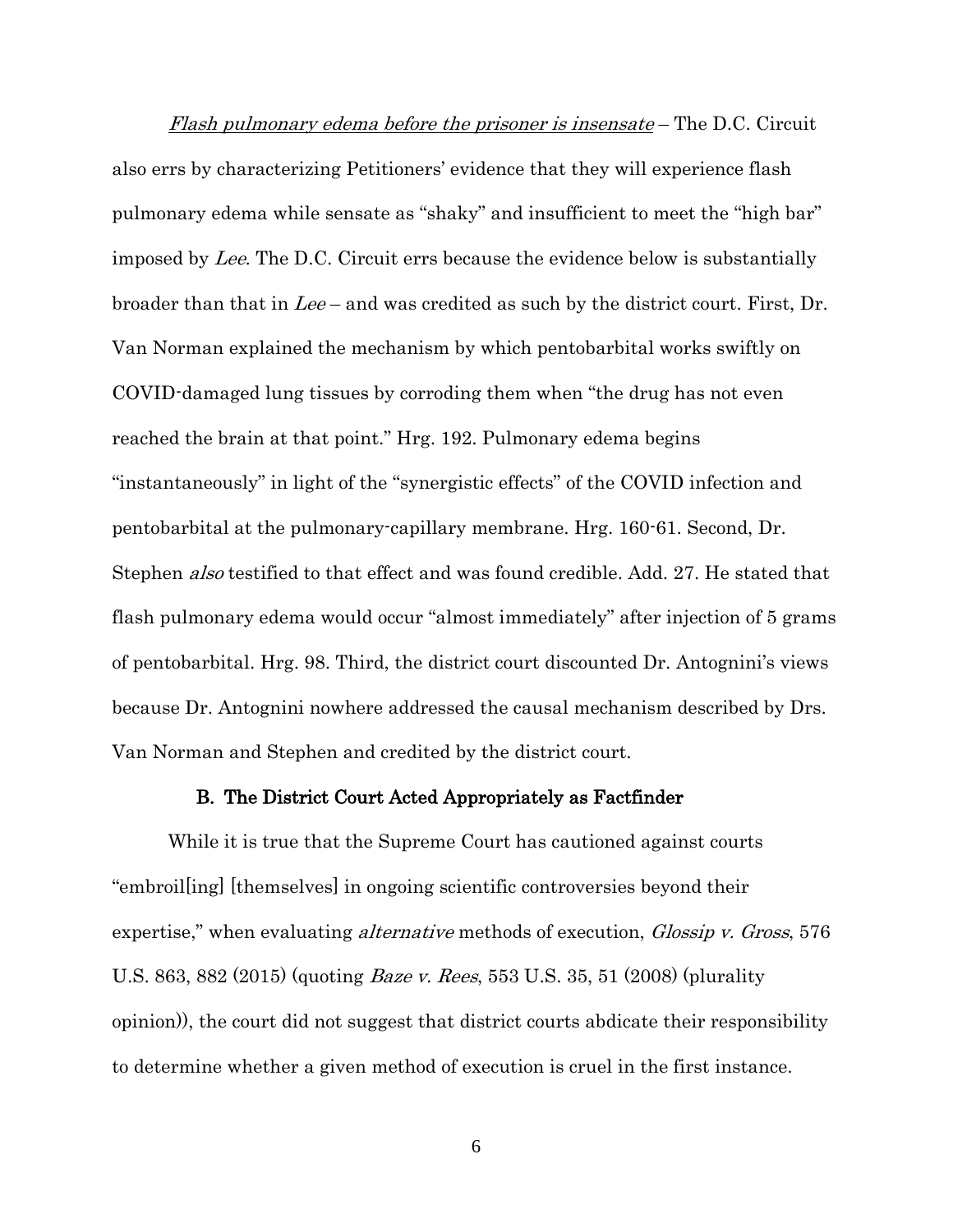Indeed, the Court in *Glossip* reaffirmed that "we *must* invalidate a lethal injection protocol if it violates the Eighth Amendment." *Glossip*, 576 U.S. at. 863 (emphasis added). Here, the district court acted entirely within its authority to hold an evidentiary hearing to evaluate the credibility of competing experts. In doing so, the court fulfilled one of the most basic roles of a court: to act as factfinder and evaluate the relative credibility of witnesses with conflicting testimony. See Kumho Tire Co. *v. Carmichael*, 526 U.S. 137, 142 (1999) ("[T]he law grants a district court the same broad latitude when it decides *how* to determine reliability of scientific or technical evidence] as it enjoys in respect to its ultimate reliability determination.").

Here, the district court appropriately limited its analysis to making lay observations and evaluating traditional markers of credibility. The court discounted, for instance, much of the testimony from Respondents' pulmonologist Dr. Locher because multiple inaccuracies in his sworn declaration made it "unclear how closely [Dr. Locher] had reviewed the relevant medical records." A14. These inaccuracies included Dr. Locher's contention "that Higgs was not experiencing any symptoms" on multiple dates in late December despite the fact that BOP medical records "clearly indicate" that he was. A14-15. The court found similar inconsistencies with respect to Dr. Locher's review of Mr. Johnson's medical records. See id. (noting that "Dr. Locher's declaration states that Johnson exhibited no symptoms of COVID-19 on December 22 and 23" but that he acknowledged during cross-examination that the medical records reflected COVID-19 symptoms during that time period).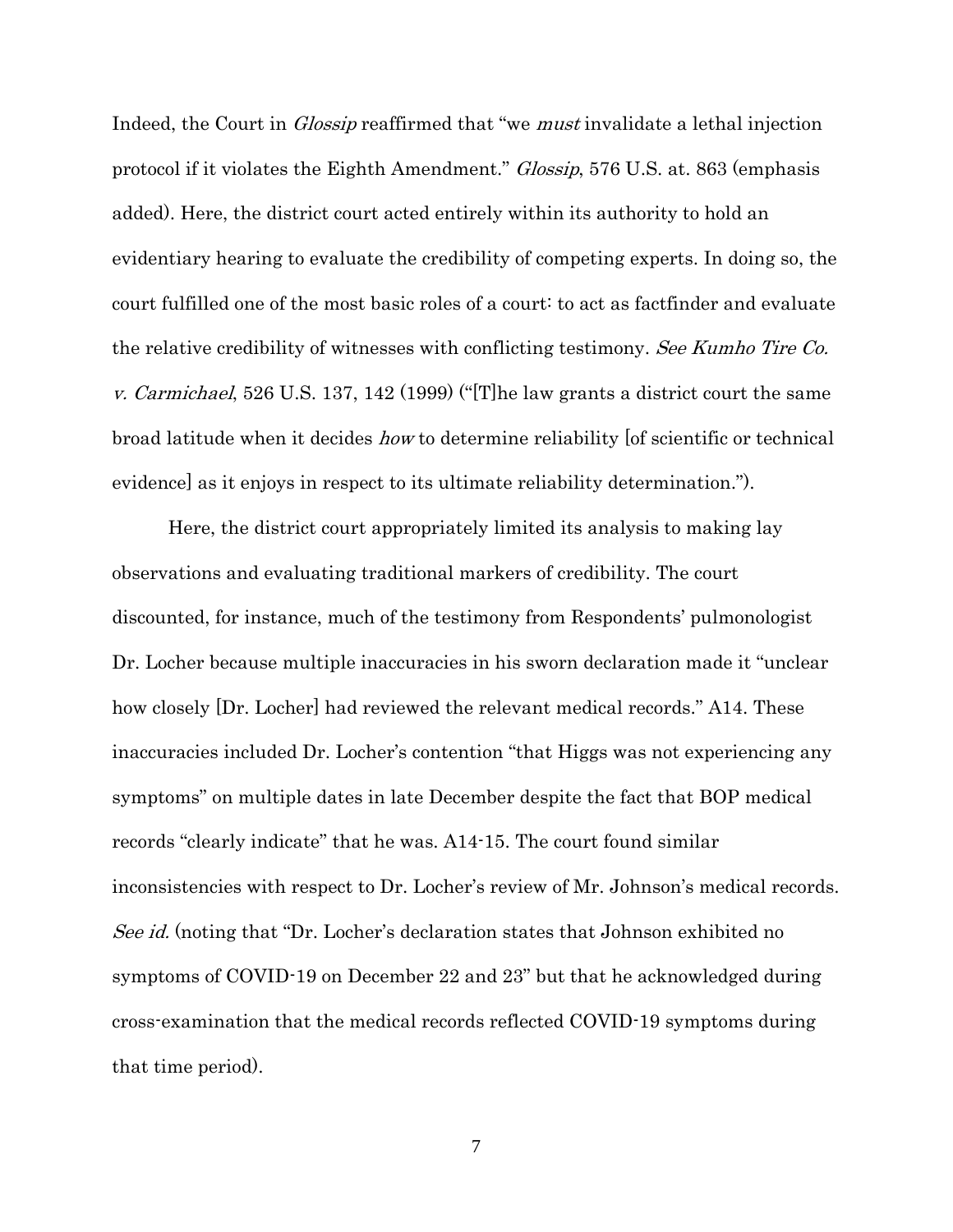Similarly, in declining to credit the opinions of Dr. Antognini, the court relied on the fact that Dr. Antognini only "cited two studies in his entire declaration, neither of which involved COVID-19," and that "[h]is declaration did not indicate whether he even treats COVID-19 patients." App. 12. Here again, the court relied on traditional markers of the reliability of expert testimony: the expert's qualifications and his reliance on relevant published studies. What the court did here was no different from the daily work of district judges across the country, who routinely preside over bench trials involving complex medical malpractice, mass torts, and products liability, and other matters involving specialized scientific or technical evidence. Surely Respondents do not suggest that district courts are incapable of resolving factual disputes involving scientific expert testimony.

# III. Executing Petitioners While They Remain COVID-19 Symptomatic Superadds Pain And Terror To Their Executions

The Government contends that they are not superadding pain to Petitioners' executions, despite a finding from the district court that executing Petitioners while they remain symptomatic with COVID-19 will cause them to experience sensations akin to waterboarding for up to two and a half minutes. Opp.18. Yet that is precisely what the Government is doing by rushing to execute Petitioners before their lungs heal. Indeed, Mr. Higgs's recent chest x-ray confirmed "extensive damage caused by COVID-19." App.13. The injunction issued in this case is a limited one, and lasts only until March 16, 2021, when the Government will be free to execute Petitioners. At that time their risk for consciously experiencing flash pulmonary edema will have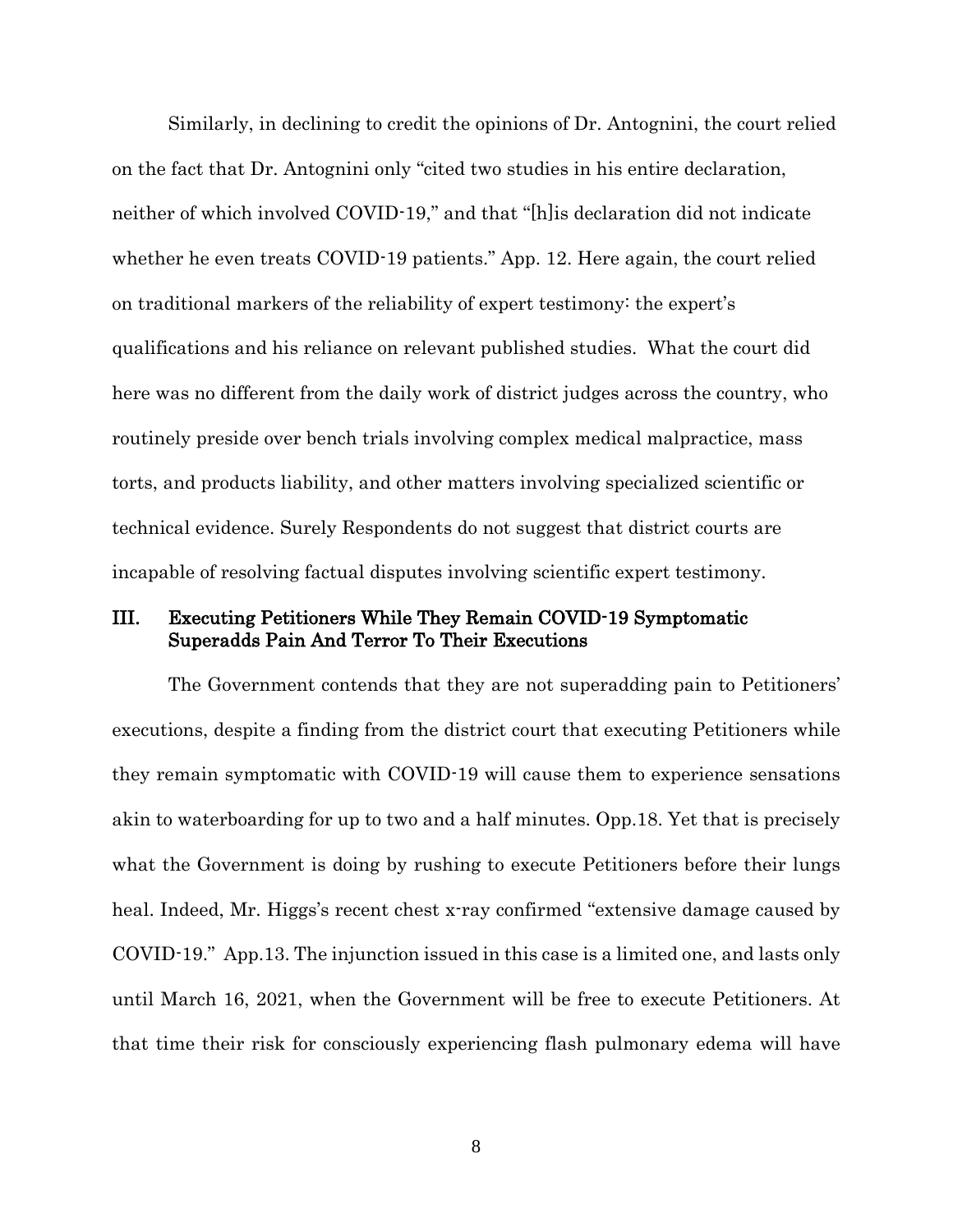decreased, i.e. the risk of flash pulmonary edema may remain, but it will not be certain to happen, as the district court found. App. 16.